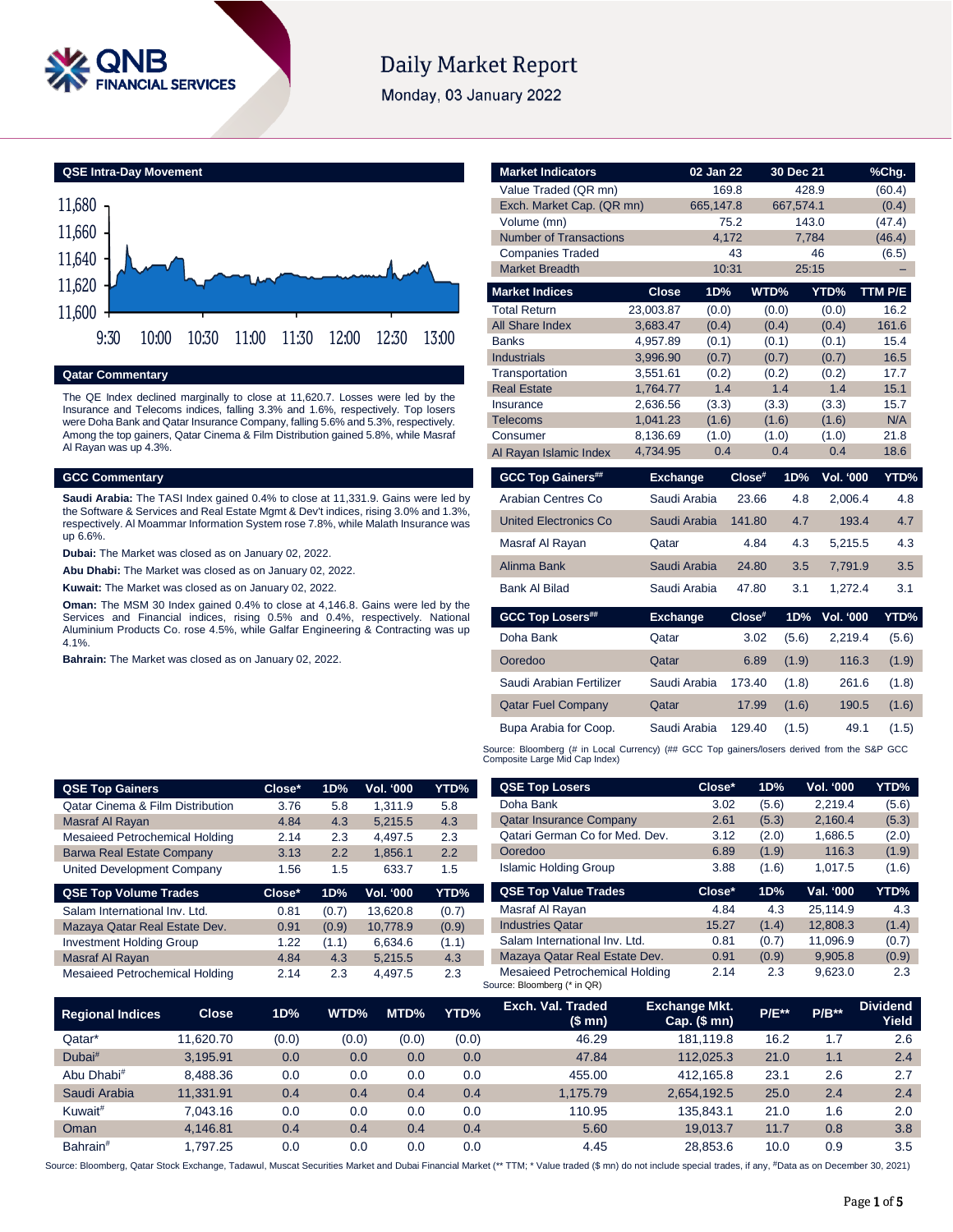#### **Qatar Market Commentary**

- The QE Index declined marginally to close at 11,620.7. The Insurance and Telecoms indices led the losses. The index fell on the back of selling pressure from GCC, Arab and foreign shareholders despite buying support from Qatari shareholders.
- Doha Bank and Qatar Insurance Company were the top losers, falling 5.6% and 5.3%, respectively. Among the top gainers, Qatar Cinema & Film Distribution gained 5.8%, while Masraf Al Rayan was up 4.3%.
- Volume of shares traded on Sunday fell by 47.4% to 75.2mn from 143mn on Thursday. Further, as compared to the 30-day moving average of 119.9mn, volume for the day was 37.3% lower. Salam International Inv. Ltd. and Mazaya Qatar Real Estate Dev. were the most active stocks, contributing 18.1% and 14.3% to the total volume, respectively.

| <b>Overall Activity</b>        | Buy %*   | Sell %*  | Net (QR)      |
|--------------------------------|----------|----------|---------------|
| Qatari Individuals             | 51.58%   | 47.66%   | 6,661,717.0   |
| <b>Qatari Institutions</b>     | 26.45%   | 22.62%   | 6,508,860.2   |
| Qatari                         | 78.04%   | 70.28%   | 13,170,577.2  |
| <b>GCC Individuals</b>         | 0.37%    | 0.82%    | (754, 797.0)  |
| <b>GCC</b> Institutions        | 0.63%    | 0.31%    | 543,168.1     |
| <b>GCC</b>                     | 1.01%    | 1.13%    | (211, 628.9)  |
| Arab Individuals               | 13.14%   | 15.19%   | (3,493,303.4) |
| <b>Arab Institutions</b>       | $0.00\%$ | $0.00\%$ |               |
| Arab                           | 13.14%   | 15.19%   | (3,493,303.4) |
| <b>Foreigners Individuals</b>  | 3.47%    | 8.76%    | (8,984,124.2) |
| <b>Foreigners Institutions</b> | 4.35%    | 4.63%    | (481, 190.7)  |
| <b>Foreigners</b>              | 7.82%    | 13.40%   | (9,465,314.9) |

Source: Qatar Stock Exchange (\*as a % of traded value)

#### **Earnings Calendar**

#### **Earnings Calendar**

| <b>Tickers</b> | <b>Company Name</b> | Date of reporting 4Q2021 results | No. of days remaining | <b>Status</b> |
|----------------|---------------------|----------------------------------|-----------------------|---------------|
| QNBK           | QNB Group           | 11-Jan-22                        |                       | Due           |
| <b>ABQK</b>    | Ahli Bank           | $13 - Jan-22$                    | 10                    | <b>Due</b>    |
| QIBK           | Qatar Islamic Bank  | 16-Jan-22                        |                       | Due           |

Source: QSE

#### **News**

#### **Qatar**

- **QCB project aims at world class payment infrastructure to meet Qatar's growing electronic payments demand –** The Qatar Central Bank has initiated a major project that aims a "world class payment infrastructure with state-of-art technology" as the demand for electronic payments is steadily growing and expected to "increase substantially" during the FIFA World Cup Qatar 2022. The project will transform the retail payment infrastructure in the country to cope with the increasing demand, the QCB said in its latest Financial Stability Review. The project aims at "building a world class payment infrastructure with state-of-art technology that facilitates a safe, secure and efficient payment ecosystem in Qatar." Another initiative taken by the QCB was in the area of fintech and allied areas. Recognizing the role of fintech and nonbank payment services providers, in the development of the Qatar economy, several measures have been initiated by the QCB to support the growth of fintech, while addressing the risks posed by them. (Gulf-Times.com)
- **Mwani Qatar: Qatar's ports post strong YoY growth in 2021 –** A strong double-digit YoY expansion in building materials and vehicle throughput, coupled with modest growth in general cargo and container handling, kept Qatar's Hamad, Doha and Al Ruwais ports busy during 2021, according to Mwani Qatar. The positive yearly growth in the vital parameters of the country's port sector, including the number of ships arriving, comes amidst threat posed by the Omicron variant of the Covid-19 pandemic. The general

cargo handled through three ports stood at 1.63mn tons during 2021, which registered an 8.71% surge YoY. Hamad Port – whose multi-use terminal is designed to serve the supply chains for the RORO, grains and livestock –handled 1.3mn freight tons of break bulk and 267,284 freight tons of bulk during 2021. In the last month of 2021, the general cargo through the three ports however registered a huge 67.26% plunge MoM to 75,576 tons in December 2021. Hamad Port witnessed 71,790 freight tons of break bulk in the review period. As many as 3,355 ships had called on Qatar's three ports during 2021, which showed a marginal rise of 1.36% over 2020. Hamad Port alone saw 1,750 ships call during 2021. The number of ships calling on Qatar's three ports stood at 255 in December 2021, which fell 10.84% on a monthly basis. Hamad Port saw as many as 122 ship arrivals. Hamad Port's strategic geographical location offers opportunities to create cargo movement towards the upper Gulf, supporting countries such as Kuwait and Iraq and south towards Oman. Qatar Chamber recently said the country's foreign trade and private sector's exports have been showing promising results, indicating that the Qatari economy has witnessed a remarkable recovery from the negative impacts of Covid-19 pandemic. The container handling through the three ports stood at 1.57mn TEUs (twenty-foot equivalent units) during 2021, registering an 8.66% growth year-on-year. Hamad Port, which is the largest ecofriendly project in the region and internationally recognized as one of the largest green ports in the world, alone saw 1.54mn TEUs of containers handling during 2021. (Gulf-Times.com)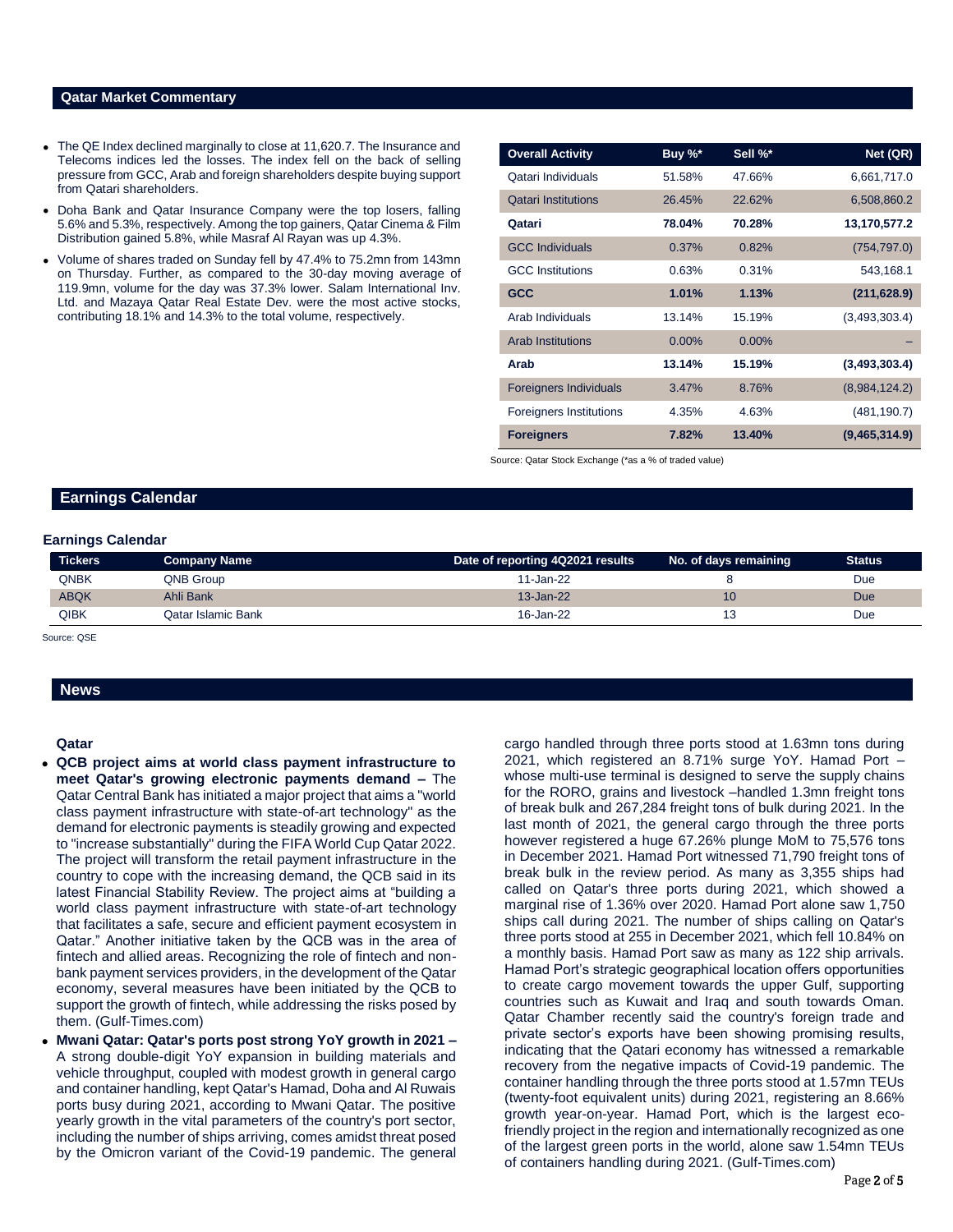- **QIGD EGM endorses items on its agenda –** Qatari Investors Group (QIGD) announced the results of the EGM. The meeting was held on November 29, 2021 and the following resolution were approved. Qatari Investors Group EGM Resolution – The Qatari Investors Group EGM held on the second of January, 2022 has approved the following: -Amending the articles of the AOA listed below: (3), (14), (31), (32), (35), (36), (37), (46), (47), (50), (51), (53), (54), (59), (60). (QSE)
- **BRES gets 3 certificates at par with ISO –** Barwa Real Estate Group (BRES) obtained three international accreditation certificates for its compliance with all requirements of the International Organization for Standardization 'ISO'. This confirms the Group's ability to develop and implement an integrated management system that conforms to international specifications and standards in the areas of 'Quality, Environment, Health and Occupational Safety'. (Qatar Tribune)
- **Travel sector remains firm despite Omicron concerns –** Qatar's travel sector has remained unscathed so far from the rise of Omicron related cases. Travel agents across the country are facing strong demand from travelers, despite the surge in COVID-19 cases in the country. Safety measures implemented by the airlines and the airports have instilled confidence among travelers and encouraged them to continue with their travel plans. However, the stakeholders in travel sector are keeping their fingers crossed fearing that consistent rise in cases may impact future travel plans. (Peninsula Qatar)
- **Qatar Tourism wraps up three weeks of festivities on a high note –** Qatar staged an exciting finish to the year 2021 with a host of activities and new touristic experiences. As restrictions on public gatherings eased and borders reopened, the country hosted a slew of in-person events. Qatar Tourism worked with stakeholders across the public and private sectors to host events and develop products and services catering to the needs of residents and visitors alike. (Gulf-Times.com)

#### **International**

 **AT&T, Verizon CEOs reject US request for 5G deployment**  delay - The chief executives of AT&T Communications rejected a request to delay the planned January 5 introduction of new 5G wireless service over aviation safety concerns but offered to temporarily adopt new safeguards. US Transportation Secretary Pete Buttigieg and Federal Aviation Administration chief Steve Dickson had asked AT&T CEO John Stankey and Verizon CEO Hans Vestberg late Friday for a commercial deployment delay of no more than two weeks. The wireless companies in a joint letter on Sunday said they would not deploy 5G around airports for six months but rejected any broader limitation on using C-Band spectrum. They said the Transportation Department proposal would be "an irresponsible abdication of the operating control required to deploy world-class and globally competitive communications networks." The aviation industry and FAA have raised concerns about potential interference of 5G with sensitive aircraft electronics like radio altimeters that could disrupt flights. The exclusion zone AT&T and Verizon propose is currently in use in France, the carriers said, "with slight adaption" reflecting "modest technical differences in how C-band is being deployed." "The laws of physics are the same in the US and France," the CEOs wrote. "If U.S. airlines are permitted to operate flights every day in France, then the same operating conditions should allow them to do so in the US." The FAA said in a statement on Sunday that it was "reviewing the latest letter from the wireless companies on how to mitigate interference from 5G C-band transmissions. US aviation safety standards will guide our next actions." FAA officials said France uses spectrum for 5G that sits further away from spectrum used for radio altimeters and uses lower power levels for 5G than those authorized in the US. (Reuters)

- **UK consumer spending on experiences at home jumped during pandemic –** UK consumer spending jumped 5.9% this year over levels prevailing before the pandemic struck, driven by a shift toward experiences at home. Barclaycard, which sees about half of all credit and debit card purchases in the nation, said so-called "insperiences" boosted spending on takeaways and fast food by 62% in 2021 and digital subscriptions by 47%. The figures underscore a trend away from shopping in stores while the coronavirus raged. They suggest strength in consumer demand that may help the economy recover from its worst recession in a century and benefit online retailers, which enjoyed a 63% jump in sales this year compared with face-to-face stores. "Consumers and businesses are capable of adapting to and overcoming immense hardship," Jose Carvalho, head of consumer products at Barclaycard, said in a report released on Friday. "I'm optimistic about the year ahead." (Bloomberg)
- **Italy plans to boost spending by \$27.5bn in 2022 budget –** Italy's government plans to boost spending by 23.6bn Euros (\$27.5bn) next year, according to a document seen by Bloomberg. Prime Minister Mario Draghi's cabinet on Tuesday afternoon approved an outline of the upcoming budget law, which will now be submitted to the European Commission. The full law must be approved by the Parliament by the end of the year. The plan includes around 6bn Euros to reform the tax system, which should cut income taxes and reduce labor costs. This comes on top of the 2bn euros which have already been allotted for this. After spending almost 5bn euros to neutralize the impact of higher energy prices for consumers, the government will set aside another 2bn euros in 2022, but plans to recoup the sum already the following year, according to the document, which didn't provide details. A controversial unemployment benefit known as "citizenship income" will receive an addition 800mn euros in 2022. Italy expects its economy to grow 4.7% next year, with strong growth also seen in 2023, according to an economic update presented last month. Growth will allow for a gradual reduction of debt to its pre-crisis level of 134.3% of output by 2030. (Bloomberg)
- **China's foreign debt amounted to \$2.7tn by end of September –** China's outstanding foreign debt stood at approximately \$2.7 trillion by the end of September; the figure was 16.7bn, or 0.6%, higher than that seen at the end of June. The proportion of medium and long-term debt was 47%, up 3 percentage points from the end of June. The increase further enhanced structural stability, said deputy director and spokesperson of State Administration of Foreign Exchange (SAFE) Wang Chunying. Wang warned that the inter-national situation is expected to be complex and grim, given the resurgence in the COVID-19 pandemic and the gradual exits of some developed economies from the easing monetary policies, according to China's (Xinhua) News Agency. (Bloomberg)

### **Regional**

- **Thousands of jobs generated for Saudis in 2021 –** Thousands of jobs have been generated for young Saudi men and women during the year 2021, thanks to the vigorous Saudization drive being implemented by the Ministry of Human Resources and Social Development, in cooperation and coordination with various government agencies and private sector companies and establishments. Localization of jobs has been expanded to more professions and sectors during the period. The ministry announced earlier that the number of citizens working in the private sector crossed 1.9mn, which is the highest ever number of Saudis hired in the employment market. (Zawya)
- **ACWA Power makes dry financial close of \$125m debt for Rawec –** ACWA Power announces dry financial close for a \$125mn senior refinancing facility for its subsidiary Rabigh Arabian Water & Electricity Co. Rawec to use facility for financial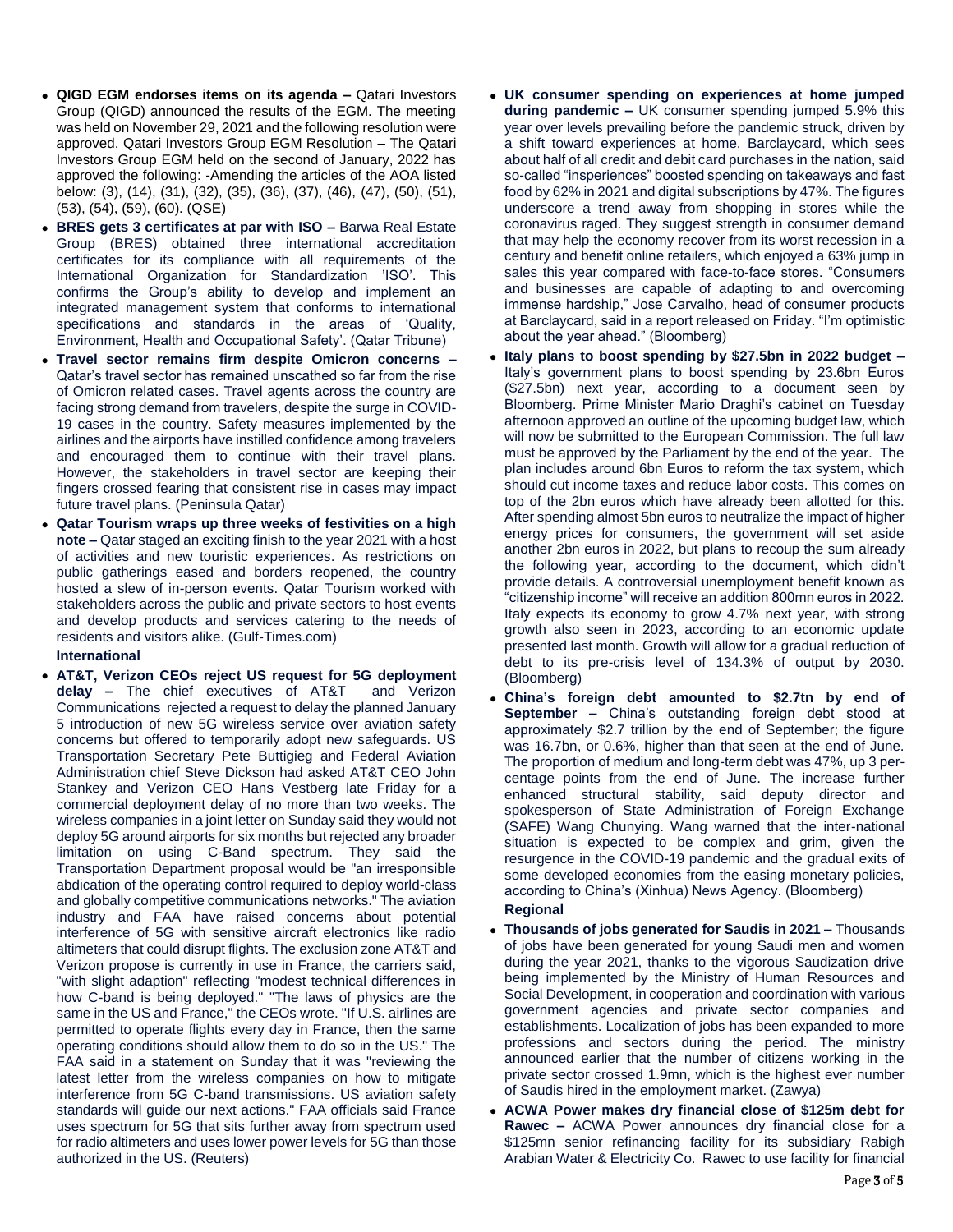commitments, including distribution of dividend in January. The dollar-denominated facility is being raised from the local bank market and has a tenor of 12.5 years maturing in 2034. (Bloomberg)

- **Petro Rabigh gets \$756 mln as early repayment of loan to Rawec –** Petro Rabigh receives \$756mn from Rabigh Arabian Water & Electricity Co. as an early repayment of a loan. Petro Rabigh had provided the loan to build RAWEC's plants to produce water, steam, and electricity. To use early repayment to reduce debt; expects it to enhance debt-to-equity ratio. (Bloomberg)
- **Al Rajhi raises facility granted to sedco reit by SR450mn –** Sedco Capital says Al Rajhi Bank increased the facility limit granted to its REIT fund by SR450mn. Total amount of facilities granted to the fund is now at SR1.05bn. Fund to use part of facilities to acquire new real estate portfolio and finance acquisitions. (Bloomberg)
- **Tawuniya wins insurance contract from Tahakom investments –** Tawuniya receives firm order from Tahakom Investments and its subsidiaries to provide health insurance services for company employees and their families for one year. Contract value exceeds 1% of total revenue as per latest audited annual financial statements for the year 2020. Tawuniya Chairman Abdulaziz Ibrahim Alnowaiser has indirect interest as he is CEO of Tahakom Investments. (Bloomberg)
- **UAE prime minister approves Dubai budget for 2022-2024 –** The UAE prime minister and Dubai ruler Sheikh Mohammed bin Rashid Al Maktoum has approved Dubai's budget for the fiscal years 2022-2024, with a total expenditure of AED181bn, Dubai's deputy ruler said in a tweet on Sunday. The budget includes expenditure of AED59.95bn for 2022, the tweet said. (Reuters)
- **Oman to hike oil production to over 1mn bpd –** Oman's general budget for 2022, ratified by His Majesty Sultan Haitham Bin Tarik via a Royal Decree, states that the country will increase its oil production, to more than one million bpd. "In 2022, the Sultanate of Oman will produce 1.05mn barrels daily with a calculated value of \$50 per barrel that is consistent with the principle of precaution in price determination to deal with fluctuations," the Ministry of Finance said in a statement on Saturday. (Zawya)